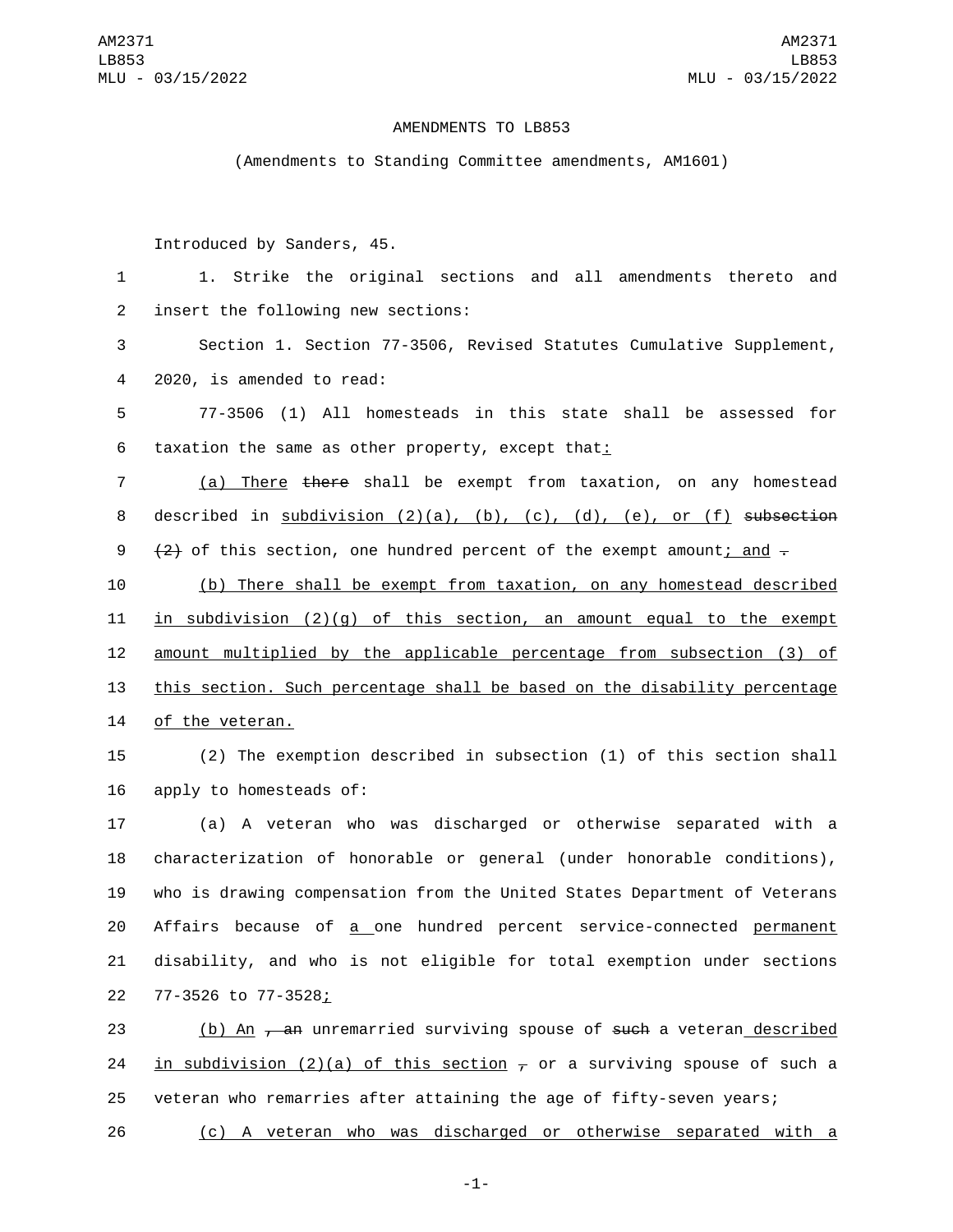characterization of honorable or general (under honorable conditions), who is drawing compensation from the United States Department of Veterans Affairs because of a one hundred percent service-connected temporary disability, and who is not eligible for total exemption under sections 77-3526 to 77-3528, an unremarried surviving spouse of such a veteran, or a surviving spouse of such a veteran who remarries after attaining the 7 age of fifty-seven years;

8 (d) (b) An unremarried surviving spouse of any veteran, including a veteran other than a veteran described in section 80-401.01, who was discharged or otherwise separated with a characterization of honorable or general (under honorable conditions) and who died because of a service- connected disability or a surviving spouse of such a veteran who remarries after attaining the age of fifty-seven years;

 (e) (c) An unremarried surviving spouse of a serviceman or servicewoman, including a veteran other than a veteran described in section 80-401.01, whose death while on active duty was service-connected or a surviving spouse of such a serviceman or servicewoman who remarries 18 after attaining the age of fifty-seven years; and

 (f) (d) An unremarried surviving spouse of a serviceman or servicewoman who died while on active duty during the periods described in section 80-401.01 or a surviving spouse of such a serviceman or 22 servicewoman who remarries after attaining the age of fifty-seven years;  $and -$ 

 (g) Beginning January 1, 2023, a veteran who was discharged or otherwise separated with a characterization of honorable or general (under honorable conditions), who is drawing compensation from the United States Department of Veterans Affairs because the veteran is at least fifty percent disabled but less than one hundred percent disabled due to a service-connected disability, and who is not eligible for total exemption under sections 77-3526 to 77-3528, an unremarried surviving 31 spouse of such a veteran, or a surviving spouse of such a veteran who

-2-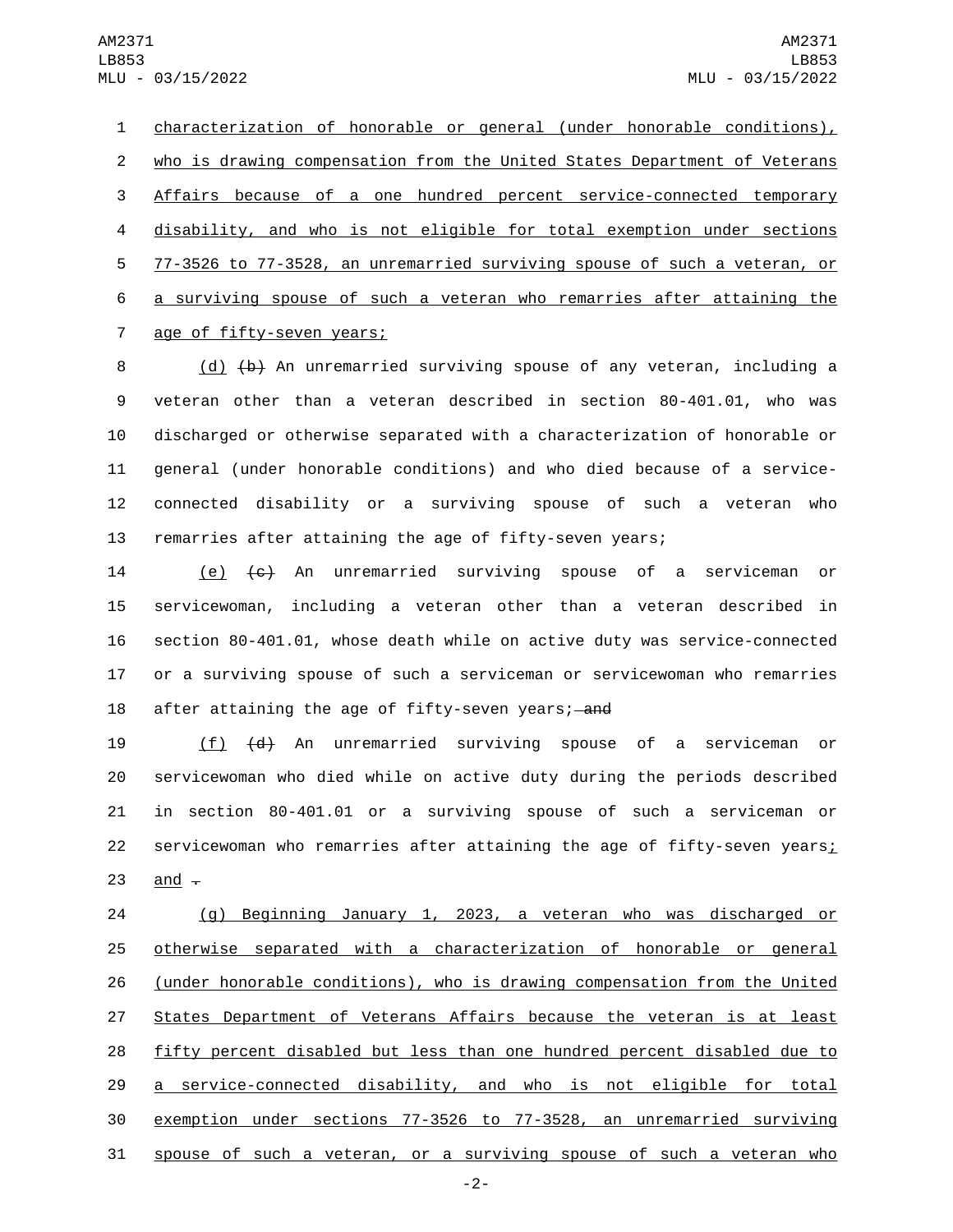| $\mathbf 1$    | remarries after attaining the age of fifty-seven years.                                 |                        |
|----------------|-----------------------------------------------------------------------------------------|------------------------|
| $\overline{2}$ | $(3)$ For a claimant described in subdivision $(2)(q)$ of this section,                 |                        |
| 3              | the exempt amount shall be multiplied by the percentage in Column B which               |                        |
| 4              | corresponds with the veteran's disability percentage in Column A in the                 |                        |
| 5              | table found in this subsection.                                                         |                        |
| 6              | Column A                                                                                | Column B               |
| 7              | Disability Percentage                                                                   | Percentage To Apply To |
| 8              | Of Veteran                                                                              | Exempt Amount          |
| 9              | At least 90% but less than 100% disabled                                                | 90                     |
| 10             | At least 80% but less than 90% disabled                                                 | 80                     |
| 11             | At least 70% but less than 80% disabled                                                 | <u>70</u>              |
| 12             | At least 60% but less than 70% disabled                                                 | 60                     |
| 13             | At least 50% but less than 60% disabled                                                 | 50                     |
| 14             | (4) (3) Application for exemption under subdivision (2)(a) of this                      |                        |
| 15             | section shall be required once every five years and shall include                       |                        |
| 16             | certification of the status described in subdivision $(2)(a)$ set forth in              |                        |
| 17             | $subsection (2)$ of this section from the United States Department of                   |                        |
| 18             | Veterans Affairs. Application for exemption under subdivision $(2)(b)$ ,                |                        |
| 19             | $(c)$ , $(d)$ , $(e)$ , $(f)$ , or $(g)$ of this section shall be required annually and |                        |
| 20             | shall include certification of the status described in subdivision (2)                  |                        |
| 21             | (b), (c), (d), (e), (f), or (g) of this section from the United States                  |                        |
| 22             | Department of Veterans Affairs, except that such certification of status                |                        |
| 23             | shall only be required once every five years Such certification shall not               |                        |
| 24             | be required in succeeding years if no change in status has occurred,                    |                        |

25 except that the county assessor or the Tax Commissioner may request such 26 certification to verify that no change in status has occurred.

27 Sec. 2. Section 77-3512, Revised Statutes Supplement, 2021, is 28 amended to read:

29  $77-3512$   $(1)$  It shall be the duty of each owner who wants a 30 homestead exemption under section 77-3506, 77-3507, or 77-3508 to file an

-3-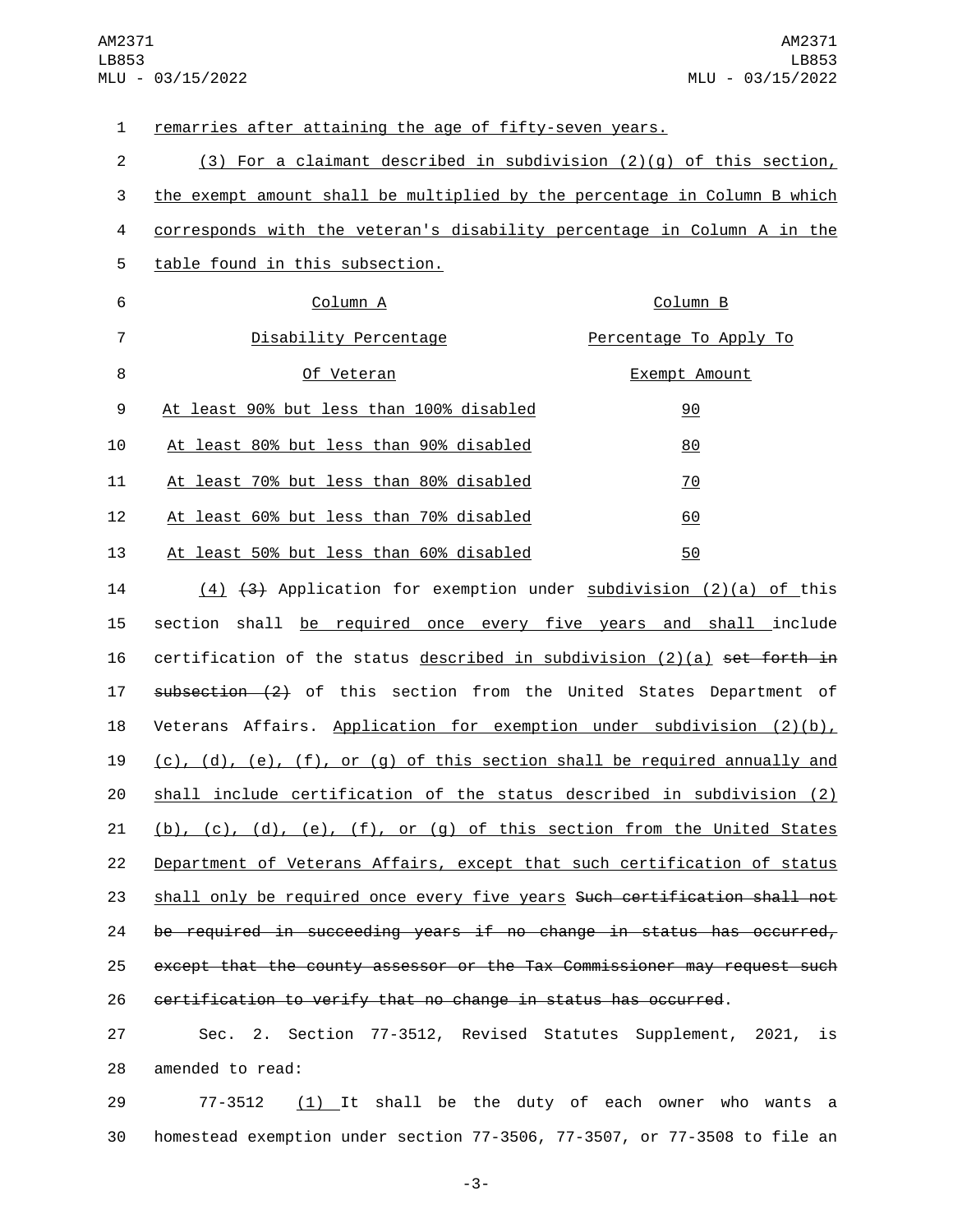application therefor with the county assessor of the county in which the homestead is located after February 1 and on or before June 30 of each year. Failure to do so shall constitute a waiver of the exemption for 4 that year, except that:

 $(a)$   $(1)$  The county board of the county in which the homestead is located may, by majority vote, extend the deadline for an applicant to on or before July 20. An extension shall not be granted to an applicant who received an extension in the immediately preceding year;

 (b) (2) An owner may file a late application pursuant to section 77-3514.01 if he or she includes documentation of a medical condition which impaired the owner's ability to file the application in a timely 12 manner; and

13 (c) (3) An owner may file a late application pursuant to section 14 77-3514.01 if he or she includes a copy of the death certificate of a 15 spouse who died during the year for which the exemption is requested<u>;</u>  $-$ 

16 (d) A veteran qualifying for a homestead exemption under subdivision 17  $(2)(a)$  of section 77-3506 shall only be required to file an application 18 once every five years; and

 (e) If a veteran who has been granted a homestead exemption under subdivision (2)(a) of section 77-3506 dies during the five-year exemption period, the surviving spouse of such veteran shall continue to receive such exemption for the remainder of the five-year exemption period. After the expiration of the five-year exemption period, the surviving spouse 24 shall be required to file for an exemption under subdivision  $(2)(b)$  of 25 section 77-3506 on an annual basis.

26 (2) Failure to file an application as required in subsection (1) of 27 this section shall constitute a waiver of the exemption for the year in 28 which the failure occurred.

29 Sec. 3. Section 77-3513, Reissue Revised Statutes of Nebraska, is 30 amended to read:

31 77-3513 The county assessor shall mail a notice on or before April 1

-4-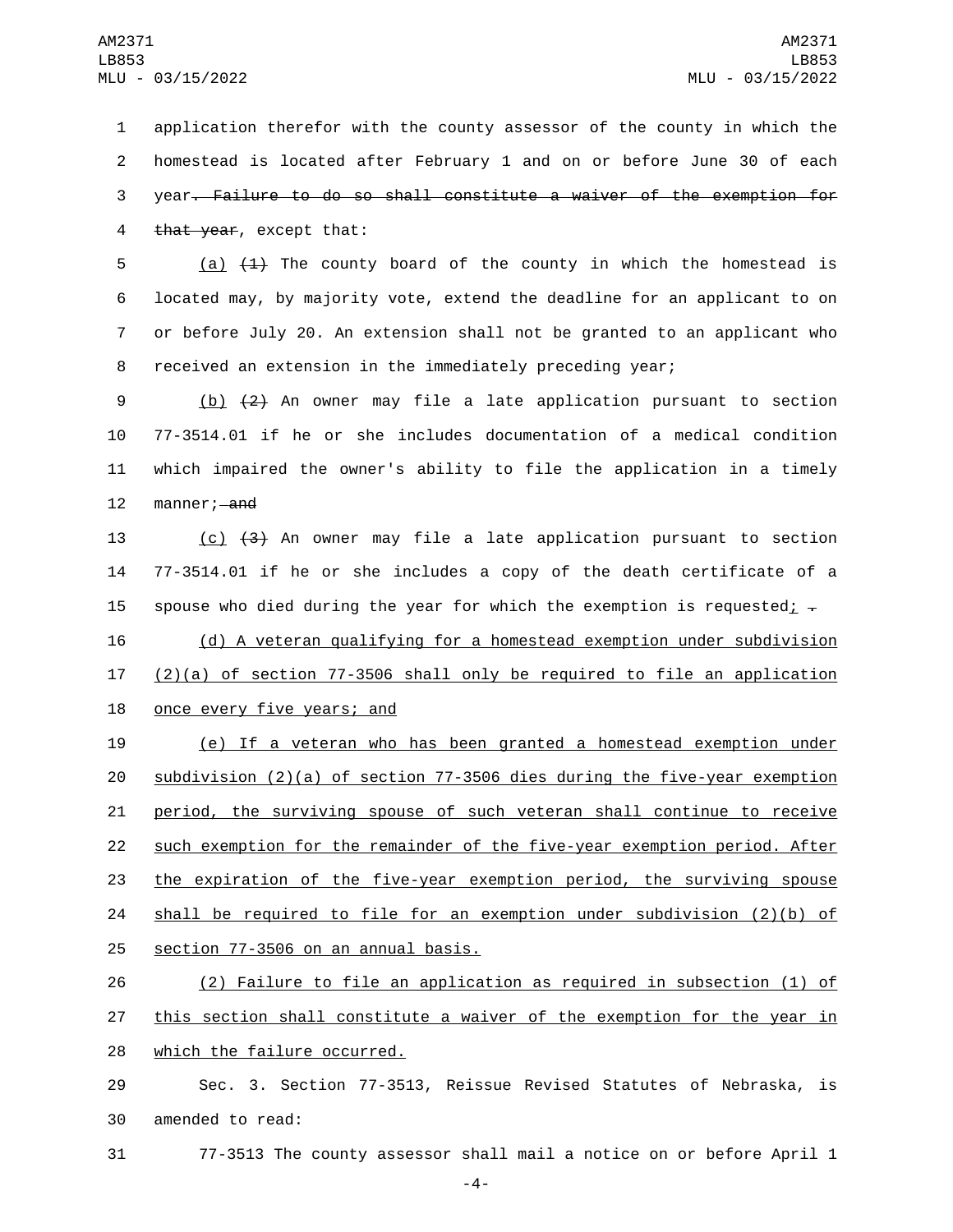to claimants who are the owners of a homestead which was granted an exemption under section 77-3506, 77-3507, or 77-3508 and who are required 3 to refile for such exemption in the current preceding year unless the claimant has already filed the application for the current year or the county assessor has reason to believe there has been a change of circumstances so that the claimant no longer qualifies. The notice shall include the claimant's name, the application deadlines for the current year, a list of documents that must be filed with the application, and the county assessor's office address and telephone number.

 Sec. 4. Section 77-3522, Reissue Revised Statutes of Nebraska, is 11 amended to read:

 77-3522 (1) Any person who makes any false or fraudulent claim for exemption or any false statement or false representation of a material fact in support of such claim or any person who knowingly assists another in the preparation of any such false or fraudulent claim or enters into any collusion with another by the execution of a fictitious deed or other instrument for the purpose of obtaining unlawful exemption under sections 77-3501 to 77-3529 shall be guilty of a Class II misdemeanor and shall be subject to a forfeiture of any such exemption for a period of two years from the date of conviction. Any person who shall make an oath or affirmation to any false or fraudulent application for homestead exemption knowing the same to be false or fraudulent shall be guilty of a 23 Class I misdemeanor.

 (2) In addition to the penalty provided in subsection (1) of this section, if any person (a) files a claim for exemption as provided in section 77-3506, 77-3507, or 77-3508 which is excessive due to 27 misstatements by the owner filing such claim or (b) fails to notify the county assessor of a change in status of a veteran qualifying for a homestead exemption under subdivision (2)(a) of section 77-3506 which affected all or a portion of the exemption period, including a change in rating, a transfer of the property, or the death of the veteran, the

-5-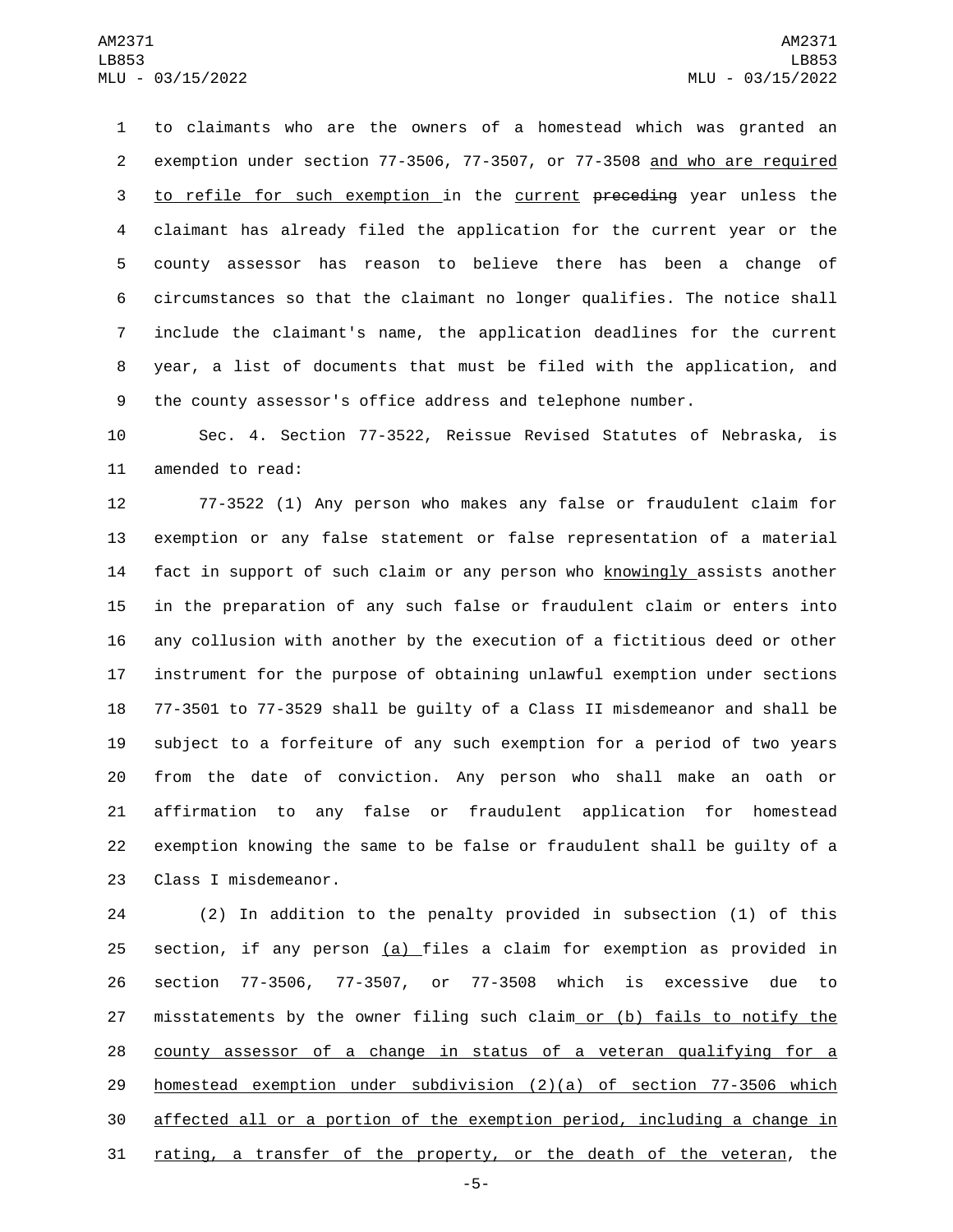claim may be disallowed in full and, if the claim has been allowed, an amount equal to the amount of taxes lawfully due during the applicable exemption period but not paid by reason of such unlawful and improper allowance of homestead exemption shall be due and shall upon entry of the amount thereof on the books of the county treasurer be a lien on such property until paid and a penalty equal to the amount of taxes lawfully due but claimed for exemption shall be assessed. Any amount paid to satisfy a lien imposed pursuant to this subsection shall be paid to the 9 county treasurer in the same manner that other property taxes are paid, and the county treasurer shall remit such amount to the State Treasurer for credit to the General Fund. Any penalty collected pursuant to this 12 subsection shall be retained by the county in which such penalty is 13 assessed.

 (3) For any veteran claiming a homestead exemption under subdivision (2)(a) of section 77-3506, the county assessor may revoke such exemption back to the date on which the county assessor has reason to believe that the exemption was improper upon notice to the veteran of the revocation. 18 The veteran may then provide evidence in favor of receiving the exemption to the county assessor, and the county assessor may revise any revocation based on such evidence. Any decision of the county assessor to revoke a homestead exemption under this subsection may be appealed to the county board within thirty days after the decision. The county board may reverse or modify the revocation if there is clear and convincing evidence that the veteran qualified for the exemption for a particular period of time. (4) Any additional taxes or penalties imposed pursuant to this

 section may be appealed in the same manner as appeals are made under **section 77-3519.** 

Sec. 5. This act becomes operative on January 1, 2023.

 Sec. 6. Original sections 77-3513 and 77-3522, Reissue Revised Statutes of Nebraska, section 77-3506, Revised Statutes Cumulative Supplement, 2020, and section 77-3512, Revised Statutes Supplement, 2021,

-6-